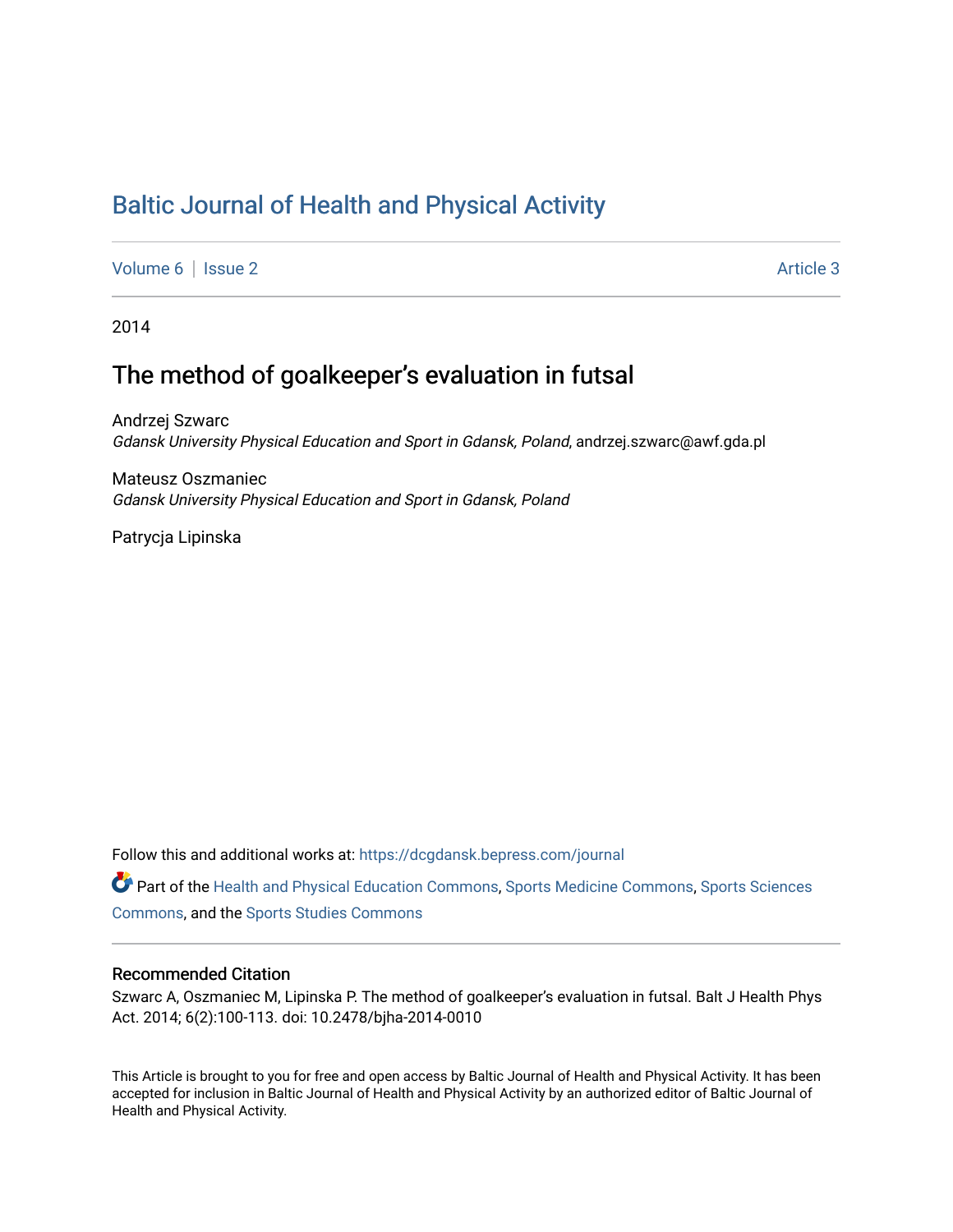

DOI: 10.2478/bjha-2014-0010

|                                                                                                                                                                                                                | The method of goalkeeper's evaluation in futsal                                                                                                                                                                                                      |
|----------------------------------------------------------------------------------------------------------------------------------------------------------------------------------------------------------------|------------------------------------------------------------------------------------------------------------------------------------------------------------------------------------------------------------------------------------------------------|
| <b>Authors' Contribution:</b><br>A - Study Design<br>B - Data Collection<br>C - Statistical Analysis<br>D - Data Interpretation<br>E - Manuscript Preparation<br>F - Literature Search<br>G - Funds Collection | Andrzej Szwarc <sup>ABDEFG</sup> , Mateusz Oszmaniec <sup>BDEFG</sup> , Patrycja Lipinska <sup>CD</sup><br>Gdansk University Physical Education and Sport in Gdansk, Poland                                                                          |
|                                                                                                                                                                                                                | Key words: futsal, goalkeeper, evaluation, efficiency of action, game observation,<br>research tool.                                                                                                                                                 |
|                                                                                                                                                                                                                | Abstract                                                                                                                                                                                                                                             |
| <b>Background:</b>                                                                                                                                                                                             | The aim of this study was to develop a research tool used to assess the efficiency                                                                                                                                                                   |
| <b>Material/Methods:</b>                                                                                                                                                                                       | a goalkeeper's actions in a game of futsal.<br>Author's own proposal of an observation sheet was created and subject to a valida-<br>tion procedure. To assess intra-rater reliability and inter-rater reliability, the ICC test<br>was used.        |
|                                                                                                                                                                                                                | <b>Results:</b> There was a strong compatibility of ratings of the intra-rater reliability – 1.00 (95% CI)<br>1.00-1.00) and the inter-rater reliability $-$ 0.99 (95% CI 0.99-1.00), which proves the<br>reliability of the proposed research tool. |
| <b>Conclusions:</b>                                                                                                                                                                                            | The developed sheet allows the registration and evaluation of individual performance<br>and cooperation in terms of goalkeeper's game objectives pursued both in offence<br>and defence.                                                             |
| Word count: 3,091                                                                                                                                                                                              |                                                                                                                                                                                                                                                      |
| Tables: 8<br>Figures: 1<br>References: 36                                                                                                                                                                      | Received: December 2013<br>Accepted: May 2014<br>Published: June 2014                                                                                                                                                                                |
| <b>Corresponding author:</b><br>Dr hab. prof. nadzw. Andrzej Szwarc<br>Dep. of Team Sports Games<br>Kazimierza Gorskiego St. 1, 80-336 Gdansk                                                                  | Gdansk University of Physical Education and Sport in Gdansk                                                                                                                                                                                          |

E-mail: szwarc@awf.gda.pl; phone: +4858 5547245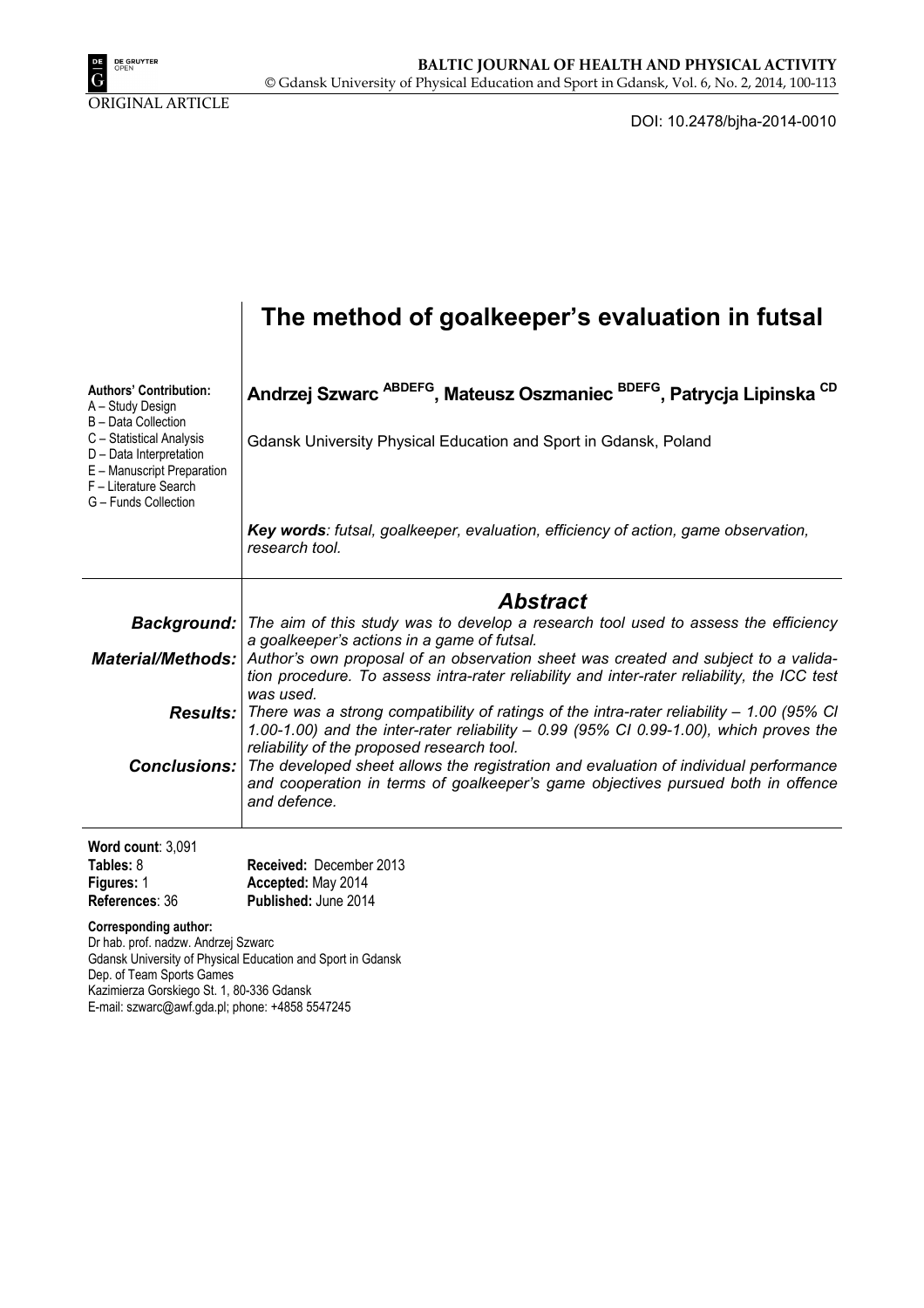#### **Introduction**

The concept of models relating to the theory of efficient action relies on drawing conclusions from observations of actual play of competitors of the highest sports level. The observed performance is analysed with reference to the changing situations in the game; they are assessed and systematized to create models reflecting the efficiency of action. Next, the organized action types are compared to match situations of one's own team to create so-called design models. Owing to this procedure, it is possible to rationalize actions in the game by referencing these activities to their cognitively objectified patterns, thereby increasing the efficiency of action in the game by preforming actions deemed efficient and by reducing inefficient actions and eliminating the costly "trial and error" method [1].

Efficiency of an action is understood as the sum of practical values of competing in a game, i.e. favourably rated characteristics of this action, including mainly: activity (the number of a particular type of actions carried out by a player), efficiency (the number of actions performed positively in relation to the pursued objectives of game), and reliability (the ratio of the number of efficient and effective actions to the number of all performances of the given action). Other forms of the efficiency of actions are: rationality (cognitively justified actions), value (a factor being an assessment of the action evaluation) and cost-effectiveness (the ratio of the widely understood result – gains to the incurred costs – losses). Better than others is a player who receives the most positive assessments relativized to the aims of the action, and in the case of the same number of positive assessments, the one whose assessments have the highest value [1, 2].

In team sports games, various research tools are applied to observe players' actions, but observation sheets are especially highly recognised, both among theoreticians and practitioners. However, before they become solid tools for analysis, allowing a reliable assessment of individual players' contribution to the joint work and enabling an accurate evaluation of their performance, they must pass the validation procedure themselves.

Research on the efficiency of actions in soccer with a use of observation sheets has been conducted for decades [2], but it has usually overlooked analyses of the efficiency of goalkeepers' actions. Few studies on players on the goalkeeper's position in 11-man football have been carried out by Szwarc [3], Bergier [4], Kapera [5,6] Syryjczyk [7], Bergier and Soroka [8], Bergier and Syryjczyk [9]. They used different test procedures which, together with the changing rules of the game, prevented detailed comparative analyses. In turn, Szwarc and Chamera's method [10], created on the basis of a praxeological theoretical interpretation which allows a comprehensive assessment of the efficiency of offensive and defensive actions used by goalkeepers, refers to 11 person football.

Indoor soccer (futsal) significantly differs from traditional football. Differences result from different rules of both games and are determined by the competitive environment. Hence for several years there has been intensive research on the game. So far somatic [11, 12, 13, 14], motor [15, 16, 17, 18], psychological [19, 20, 21, 22], as well as technical and tactical [23, 24, 25, 26] determinants have been studied. Among others, Silva et al. [11], Panfil and Paluszek [27], Szwarc [2], Irokawa et al. [28], and Leite [29] dealt with evaluating futsal players' efficiency, but as can be seen from the detailed literature study, the performance of competitors in the goalkeeper's position have not been studied yet. Therefore, on the basis of our own competitive experience, expert opinions, and the created by Szwarc and Chamera [10] observation sheet for a goalkeeper in the 11-person game, we have attempted to create a research tool to assess the efficiency of a goalkeeper's actions in a game of futsal.

#### **Material and methods**

The following methodology research procedure was adopted. First, Panfil's [1] structure of a tabular model of team play was adapted to the specifics of the goalkeeper's game in futsal. Using one's own competitive and coaching experience and the available literature, a preliminary outline of an assessment sheet of the goalkeeper's game in futsal was created. Then, analysing a match, necessary adjustments in the developed sheet were made and actions appearing in the game were ultimately defined.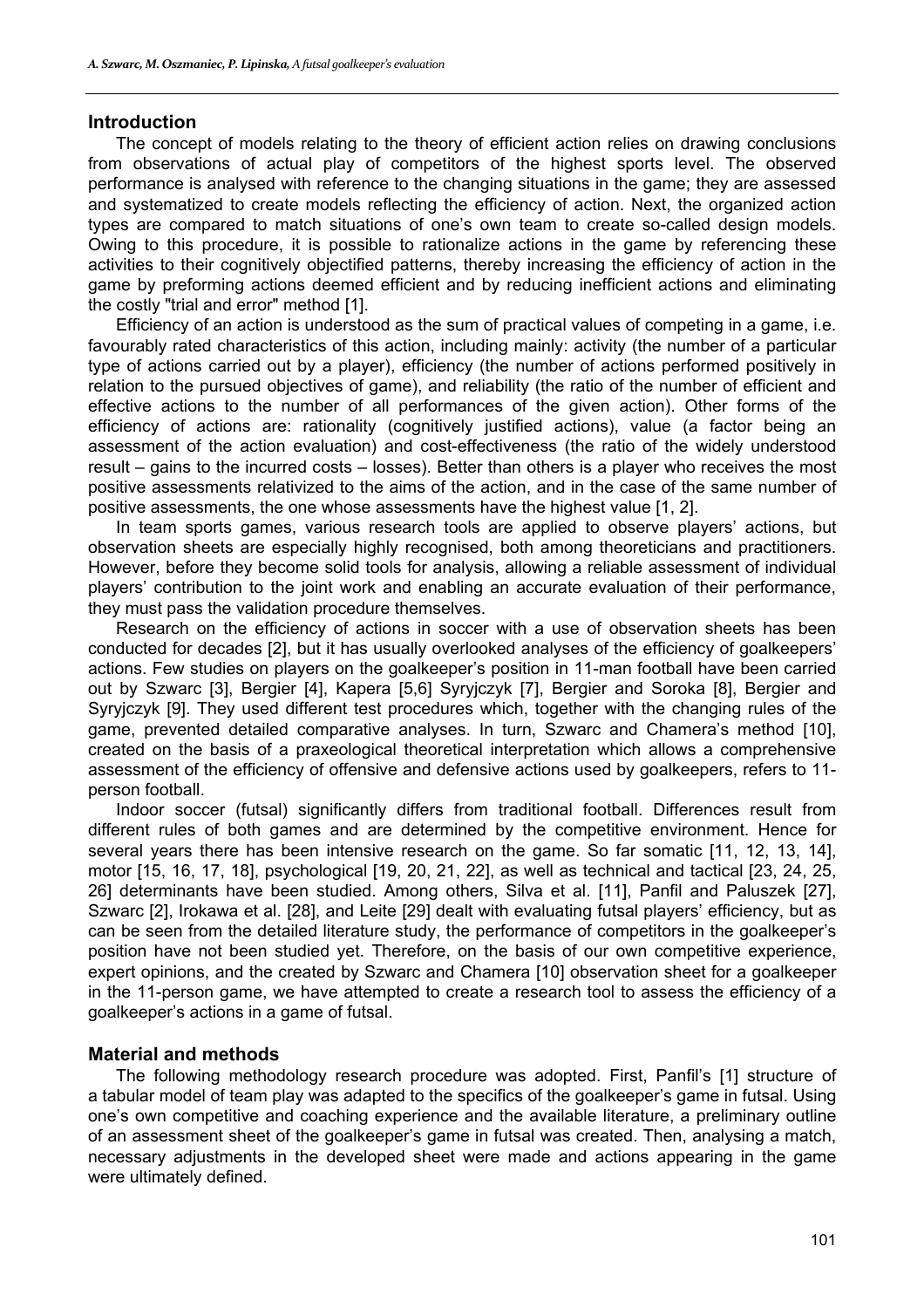The observation sheet was designed to take into account objectives of the game, types of actions and the place and the result of the undertaken action (Append. 1-6). The futsal goalkeeper, like the goalkeeper in an 11-person team, carries out the following objectives in attack: he keeps the ball, gains the playfield with the ball, creates situations to score a goal, scores a goal. In defence he prevents scoring goals and creating situations to score them [2]. He meets these objective in a way relatively dependent (individual actions) or strictly dependent on his partners' actions (cooperation).

In preventing the loss of goals a goalkeeper uses:

- catching the ball without falling to the ground in place (only feet have contact with the ground, e.g. in bend), in one-leg kneeling (one knee touches the ground), in kneeling (both knees touch the ground), in jumping;
- catching the ball with falling to the ground (so-called diving save and catching in a hurdler's straddle);
- punching clear (with or without falling);
- pushing the ball (in positions same as for catching the ball);
- defending with legs (with or without falling);
- situational defence (acting out of necessity, usually after a shot from close range, e.g. the so-called follow-up shot);
- defence in a 1x1 situation (in a situation of relative freedom of action without defenders' assistance);
- defending penalty kicks (from 6 meters in a regular time; from 7 meters after extra time; from 10 meters - the so-called extended penalty kick for the fifth and subsequent foul in one half of the match);
- defence in set pieces of the game (completed with a catch or pushing the ball) following a hit from a direct and/or indirect free kick, a throw-in, a corner kick;
- actions without contact with the ball (the goalkeeper performs an action but does not touch the ball);
- others (e.g. lack of a goalkeeper's response during the opponent's successful shot).

Actions carried out in a way absolutely dependent on partners' actions (cooperation) – consequential doubling:

- catching the ball (action after a partner's earlier intervention e.g. blocking the ball);
- situational defence (acting out of necessity or pushing the ball after earlier cooperation with a partner – e.g. after the partner's ineffective blocking the ball, defending the so-called ricochet);
- defending without contact with the ball (action without contact with the ball, e.g. a partner blocks the shot while the goalkeeper intervenes by e.g. a diving save).

In preventing the creation of a situation to score goals goalkeepers perform the following actions:

- overtaking the opponent / taking control of the ball in the penalty area catching the ball;
- overtaking the opponent / kicking out the ball in the penalty area punching the ball clear, pushing the ball, situational action (with or without falling);
- defence / intervention without contact with the ball (blocking, screening, shielding the ball);
- overtaking the opponent / taking control and/or kicking the ball outside the penalty area (with or without falling);
- defence / intervention without contact with the ball (blocking, screening, shielding the ball).
- Cooperation by consequential doubling completed by:
- catching the ball with or without falling to the ground (e.g. after blocking an opponent by a partner);
- kicking out the ball (e.g. after blocking the ball by a partner)
- defence without contact with the ball (e.g., team partner blocks an opponent, but he crosses or shoots towards goal, the ball passes the goal and goalkeeper intervenes).

The purpose of offensive actions in futsal is to score goals, to create situations to score, to gain the playfield with the ball and to keep the ball.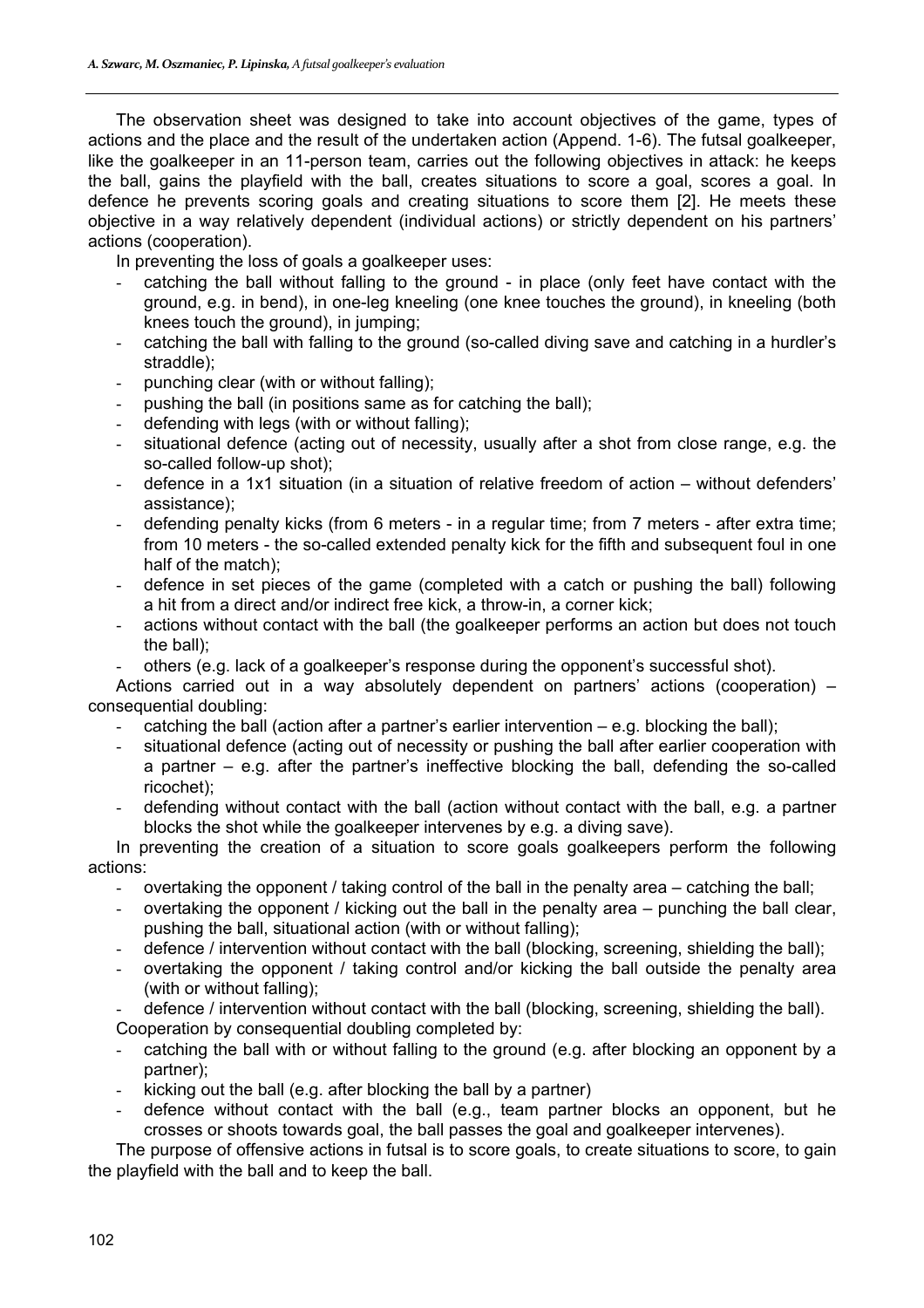The goalkeeper can score

- without contact with the opponent by:
- hitting the ball with his foot, head, or situationally (with another part of the body);
- hitting the ball dropped from hand (from volley, half-volley, so-called "flat" volley);
- hitting the ball from a direct or indirect free kick;
- in direct contact with the opponent by:
- hitting the ball with his foot, head, or situationally (with another part of the body);
- hitting the ball dropped from hand (from volley, half-volley, so-called "flat" volley).

When creating situations to score goals goalkeepers apply the following actions:

- throwing the ball with a hand
- throw-in from the hip
- one-handed overhand throw
- another type of throw-in (e.g. with both hands, with a low swing);
- passing the ball with the foot after dropping it from the hand (from volley, half-volley, socalled "flat" volley);
- passing the ball with the foot from the ground (after reception, without reception, after interception, after faking and/or dribbling, from a set-piece).

The goalkeeper is likely to gain the playfield by acting individually or with a partner. In cooperation he performs:

- throwing the ball with a hand (with a low swing, with one-handed overhand throw, with both hands, or in another way);
- passing the ball with the foot after dropping it from the hand (from volley, half-volley, socalled "flat" volley);
- passing the ball with the foot from the ground (after reception, without reception, after interception, after faking and/or dribbling, from a set-piece).

Acting individually:

he fakes and/or dribbles (the player keeps the ball for more than 1 second) with his foot or situationally (with another part of the body).

As a result of cooperation the goalkeeper can keep the ball by:

- catching the ball after a pass from a partner;
- receiving the ball passed by a partner (with his leg, situationally with another part of the body);
- passing the ball (playing backwards towards his own goal)
- with his foot in a situation of constructing a positional attack (so-called "zip") in the opponent's half,
- situationally (with another part of the body);
- and, individually, by:
	- sliding tackle keeping the ball in the game (with the foot or situationally  $-$  with another part of the body),
	- faking and/or dribbling (e.g. putting the ball in his own penalty area  $-$  with the foot),
	- y catching the ball after faking, dribbling and/or intercepting the ball (with or without falling to the ground).

In addition, the sheet takes in account the division of the pitch into 2 sectors and 3 zones A (Fig. 1). In sector A two zones have been distinguished:  $A1 -$  the goal area and  $A2 -$  the field of defence area from the goal line to the half-way line of the pitch with the exception of the goal area. In sector B zone A3 has been distinguished – the field of attack area from the half-way of the pitch to the end line.

In the next stage the validation procedure of research tool was carried out using the methodology proposed by Szwarc and Chamera [10]. In order to assess the intra-rater reliability, the test-retest method was used (with a one-month interval, in identical conditions, and by the same rater) to analyse the play of goalkeepers Tiago de Melo Marinho from Brazil and Juan José Angosto Hernández from Spain in the final match of the World Cup in 2012 in Thailand. To assess the inter-rater reliability of the observation sheet, three experts (licensed coaches) were invited.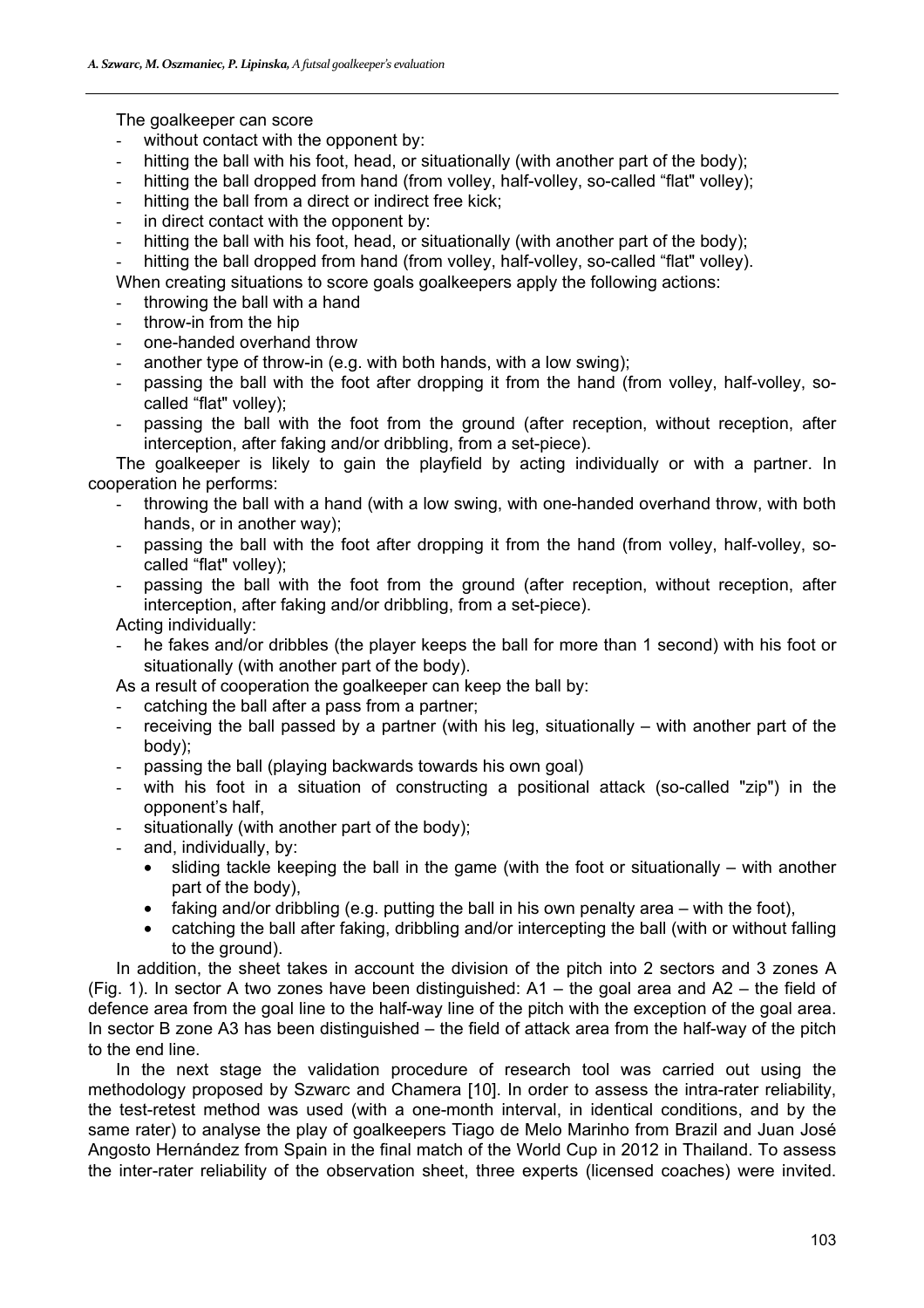The experts evaluated actions carried out by the goalkeepers Gustavo Lobo Paradeda from Russia and Luis Amado from Spain in the final match of the 2012 European Championships in Croatia. Prior to the test, the defined activities were discussed with them and instructions for the registration of data were provided. Experts, independently of each other, replayed the audio-visual recording of the match using the freeze-frame function (TV-Sharp Aquos LC46LE830E, DVD – Yamaha 8520), entering the data of the game onto the observation sheet.

The results obtained from the study were subjected to statistical analysis be means of the Intraclass Correlation Coefficient (ICC) test. In order to check the conformity of assessments of the intra-rater reliability, ICC (2,1) was used, and to assess the inter-rater reliability - ICC (3,1) [30]. ICC test results were interpreted as follows: 0-0.2 slight conformity, 0.3-0.4 satisfactory conformity, 0.5-0.6 average conformity, 0.7-0.8 strong conformity and above 0.8 almost perfect conformity [31]. In the ICC test for each of the cases the confidence interval (CI) at 95% was applied. For statistical analysis MedCalc (MedCalc Software, Belgium) was used.



Fig.1. Division of the pitch into sectors and zones

## **Results**

The value of the ICC index for intra-rater reliability both for actions in defence and offence point to almost perfect conformity of expert evaluation – 1.00 (95% Cl 1.00–1.00). Excellent conformity of evaluation was obtained for offensive actions, whose aim was to (Tab. 1): score goals, create a situation to score and to position the game (gain the playfield with the ball and keep the ball) – 1.00 (95% Cl 1.00–1.00). In defensive actions a very high degree of conformity of indications was also found, especially for actions against creating a situation to score a goal – 1.00 (95% Cl 0.98–1.00) and actions against losing a goal  $-$  1.00 (95% Cl 0.99–1.00).

It follows from the data in Table 2 that the ICC index for inter-rater reliability for all the tested actions amounted to 0.99 (95% Cl; 0.99-1.00). The highest conformity of assessments among the experts was found in relation to actions aimed at creating a situation to score a goal – 1.00 (95% Cl; 1.00–1.00). High ICC conformity was achieved in preventing a situation to score a goal – 0.99 (95% Cl; 0.98–1.00) and keeping the ball – 0.99 (95% Cl; 0.97–1.00) as well as in actions aimed at gaining the playfield with the ball  $-$  0.99 (95% CI; 0.96–1.00) and preventing the loss of goals  $-$ 0.98 (95% Cl; 0.95–1.00). The lowest conformity was found in actions whose aim was to score a goal – 0.94 (95% Cl; 0.66–1.00).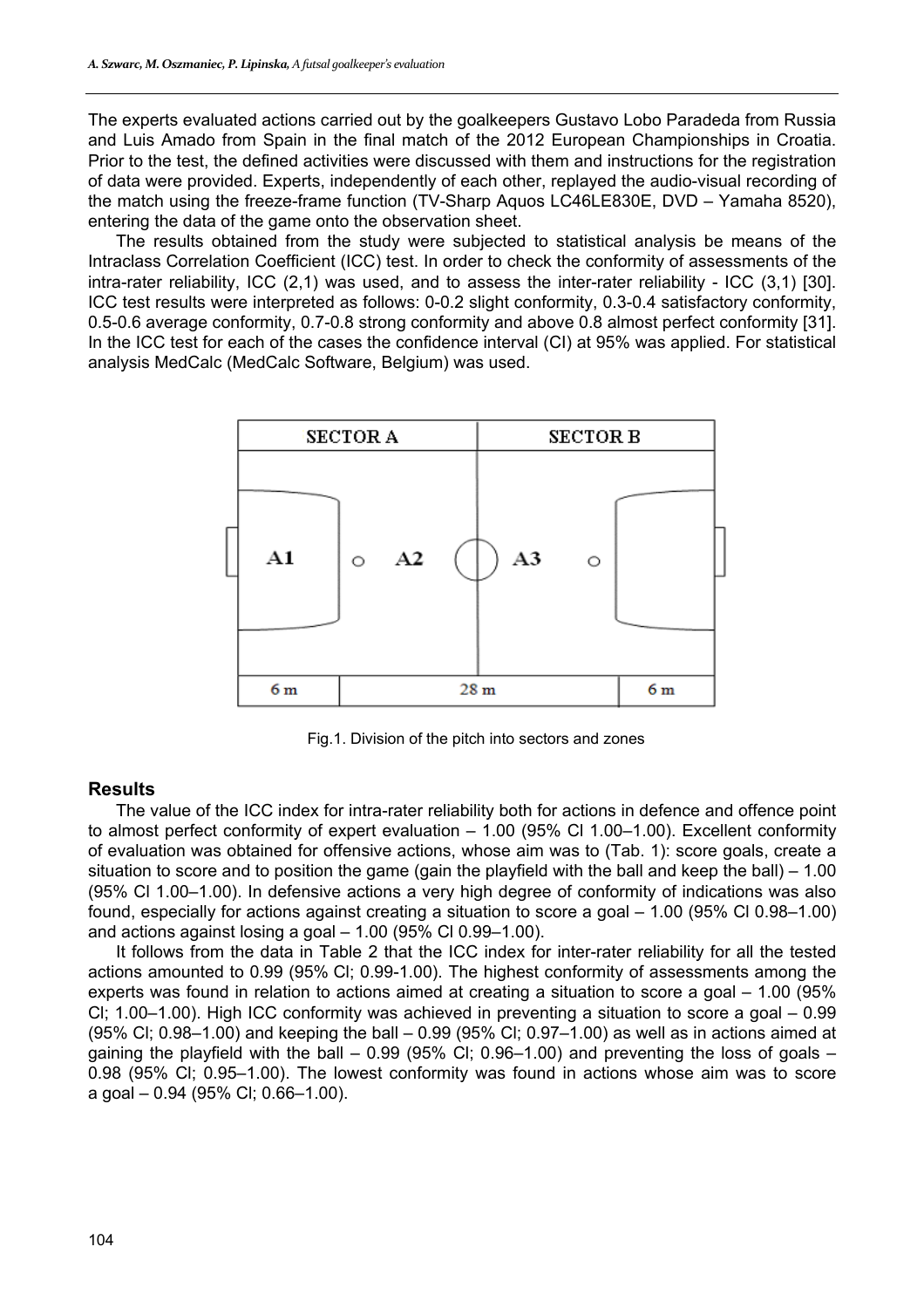#### Table 1. Results for intra-rater reliability

|                                 |                   |               | Number of offensive actions  |                       |                  | Number of defensive actions                                      |                                    |  |  |  |
|---------------------------------|-------------------|---------------|------------------------------|-----------------------|------------------|------------------------------------------------------------------|------------------------------------|--|--|--|
| Elements of assessment          | Expert assessment | Scoring goals | Creating situations to score | Gaining the playfield | Keeping the ball | situation to score<br>goal<br>$\omega$<br>$\varpi$<br>Preventing | goal<br>æ<br>scoring<br>Preventing |  |  |  |
| Intra-rater<br>reliability ICC  | Test 1            | 1             | 10                           | 147                   | 75               | 50                                                               | 56                                 |  |  |  |
| (2,1)                           | Test 2            | 1             | 10                           | 148                   | 72               | 50                                                               | 54                                 |  |  |  |
| ICC for intra-rater reliability |                   | 1.00          | 1.00                         | 1.00                  | 1.00             | 1.00                                                             | 1.00                               |  |  |  |
| Lower conf. limit               |                   | 1.00          | 1.00                         | 1.00                  | 1.00             | 0.98                                                             | 0.99                               |  |  |  |
| Upper conf. limit               |                   | 1.00          | 1.00                         | 1.00                  | 1.00             | 1.00                                                             | 1.00                               |  |  |  |

Table 2. Results for inter-rater reliability

|                                     |                   |                | Number of offensive actions<br>Number of defensive actions |                       |                  |                                                                  |                                 |  |  |  |  |
|-------------------------------------|-------------------|----------------|------------------------------------------------------------|-----------------------|------------------|------------------------------------------------------------------|---------------------------------|--|--|--|--|
| Elements of assessment              | Expert assessment | Scoring goals  | Creating situations to score                               | Gaining the playfield | Keeping the ball | Preventing a situation to score<br>goal<br>$\boldsymbol{\varpi}$ | goal<br>a<br>Preventing scoring |  |  |  |  |
|                                     | Expert 1          | 1              | $\overline{2}$                                             | 152                   | 83               | 34                                                               | 99                              |  |  |  |  |
| Inter-rater reliability<br>ICC(3,1) | Expert 2          | 1              | $\overline{2}$                                             | 181                   | 108              | 38                                                               | 98                              |  |  |  |  |
|                                     | Expert 3          | $\overline{2}$ | $\overline{2}$                                             | 183                   | 119              | 38                                                               | 94                              |  |  |  |  |
| ICC for inter-rater reliability     | 0.94              | 1.00           | 0.99                                                       | 0.99                  | 0.99             | 0.98                                                             |                                 |  |  |  |  |
| Lower conf. limit                   |                   | 0.66           | 1.00                                                       | 0.96                  | 0.97             | 0.98                                                             | 0.95                            |  |  |  |  |
| Upper conf. limit                   |                   | 1.00           | 1.00                                                       | 1.00                  | 1.00             | 1.00                                                             | 1.00                            |  |  |  |  |

## **Discussion**

The purpose of the study was to develop an observation sheet to evaluate the play of a futsal goalkeeper. The developed research tool enables an assessment of actions performed with a view to the realised objectives in the game by the goalkeeper, i.e. scoring a goal, creating a situation to score, gaining the playfield with the ball, keeping the ball and preventing the creation of a situation to score a goal and preventing its scoring. Furthermore, apart from the assessment of individual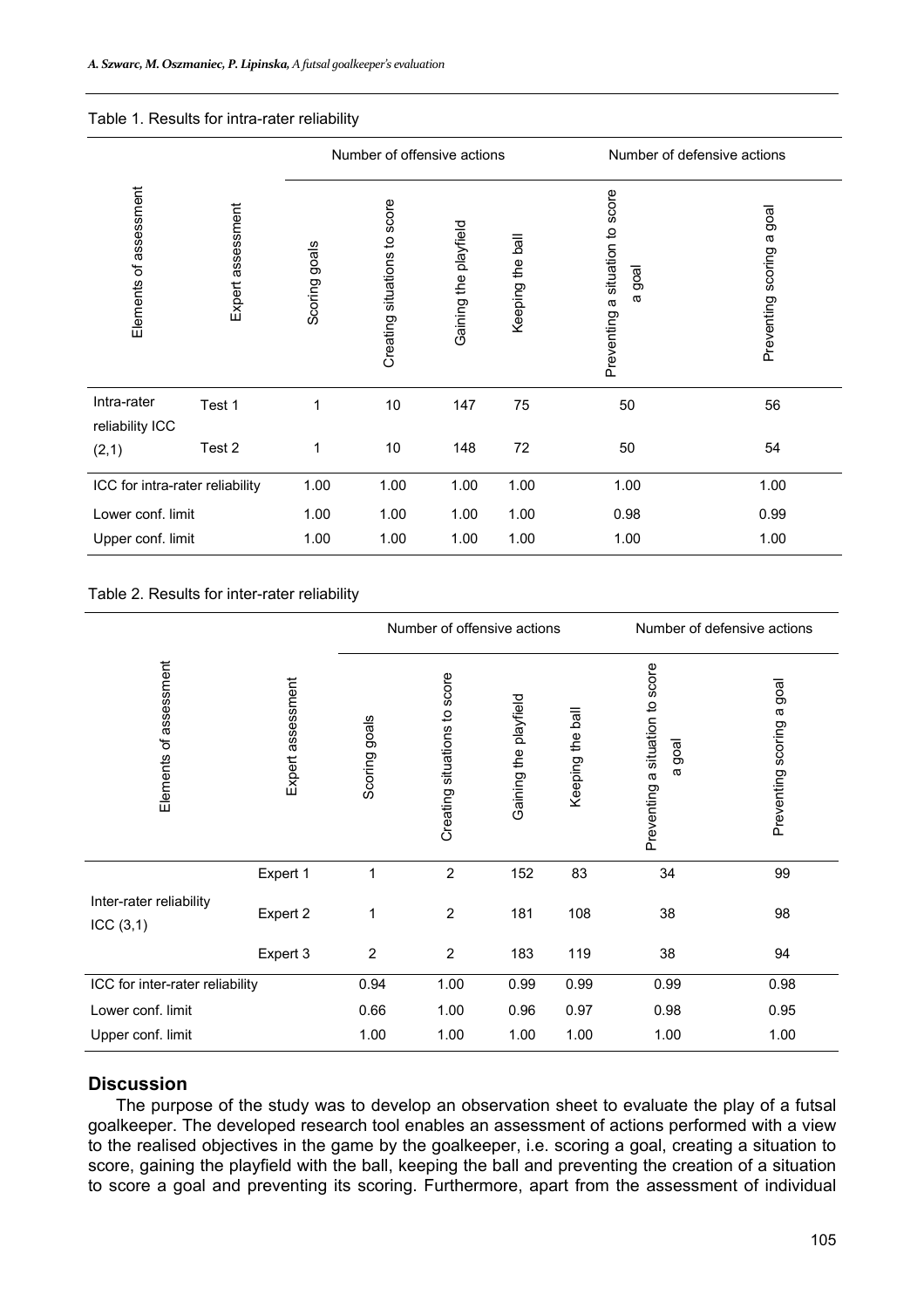actions, the tool allows distinguishing and evaluating actions absolutely dependent on partners' actions (cooperation between the goalkeeper and his partners).

The observation sheet has undergone the validation procedure. To assess both the intra-rater reliability and the inter-rater reliability), the ICC test was applied, being recognized as the best tool to check the reliability of the measurements or assessments [30,32].

The results obtained in the study of the intra-rater reliability of the observation sheet demonstrate almost perfect conformity of assessments – 1.00 (95% Cl 1.00–1.00), which seems obvious and proves that the actions have been precisely defined. A favourable condition was also the fact that the assessment of the game was performed by one expert. Similar results of intrarater reliability (ICC within the limits of 0.96–1.00) were obtained by Tenga et al. [33] and Szwarc and Chamera [10] in relation to the validation of observation sheets in 11-person football.

The results of the study of inter-rater reliability also confirm the value of our research tool (ICC value ranged from 0.94 to 1.00). Almost perfect conformity of ratings was obtained in actions whose aim was to create a situation to score a goal, to gain the playfield with the ball, to keep the ball and to prevent creating a situation to score (0.99–1.00 ICC). This is understandable due to the ease of assessing these elements of the game. In actions against scoring a goal the ICC value amounted to 0.98. A detailed analysis of the study results showed that the greatest difficulties in the interpretation of the types of actions regarded defending the ball with feet (experts' indications: 10, 14, 11, respectively) and the goalkeeper' defence/intervention with no contact with the ball (20, 16, 14). Statistically, the lowest conformity of assessments was achieved for actions whose aim was to score a goal (0.94 ICC). The result of the test could be considered surprising, but it should be noted that the ICC value was determined by a small number of registered actions (respectively: 1, 1, 2) evaluated differently by experts as hitting the ball dropped from the hand in contact with the opponent and as hitting performed without the opponent's assistance.

The analysis of available literature [34, 35, 36] shows that the high values of the ICC index, indicating perfect conformity of the evaluation, primarily relate to individual actions, which was also confirmed by our study, and lower values of the ICC usually relate to activities strictly dependent on partners (cooperation). This is due to the difficulty of estimating the contribution of individual players in a joint action. ICC values obtained in our study, both those relating to the inter-rater and the intra-rater reliability, indicate almost perfect conformity of evaluation and prove the reliability of the research tool proposed by us.

### **Conclusion**

The proposed observation sheet meets the requirements for reliability and relevance of a research tool and can be used to evaluate the efficiency of the goalkeeper's actions in a game of futsal.

### **References**

- 1. Panfil R. Prakseologia gier sportowych [Praxeology of sports games]. Wrocław: AWF; 2006. Polish.
- 2. Szwarc A. Modele poznawcze odwzorowujace sprawnosc dzialania w grach w pilke nozna [Cognitive models reflecting the efficiency of actions in football]. Gdańsk: AWFiS, 2008. Polish.
- 3. Szwarc A. Analiza czynnosci motorycznych i specjalistycznych bramkarza w pilce noznej [An analysis of motor and specialist activities of a football goalkeeper]. Trener. 1991;3:13-21. Polish.
- 4. Bergier J. Czynnosci specjalistyczne czolowych bramkarzy Europy [Specialist activities of top European goalkeepers]. Trening. 1994;2: 92-95. Polish.
- 5. Kapera R. Struktura gry ofensywnej bramkarza w pilce noznej aplikacje praktyczne [The structure of offensive play of a football goalkeeper]. Trening. 1996;2:132-137. Polish.
- 6. Kapera R. Czynnosci ruchowe bramkarza podczas gry ofensywnej [Physical activities of a goalkeeper in offensive game]. Sport Wyczynowy. 1997;5/6:22-26. Polish.
- 7. Syryjczyk J. Charakterystyka czynnosci specjalistycznych bramkarza M. Szczesnego na tle innych bramkarzy w rozgrywkach Ligi Mistrzow w edycji 1995/96 [A characteristic of specialist activities of the goalkeeper M. Szczesny in comparison to other goalkeepers in the 1995/96 Champions League]. Trener. 1998;1:25-28. Polish.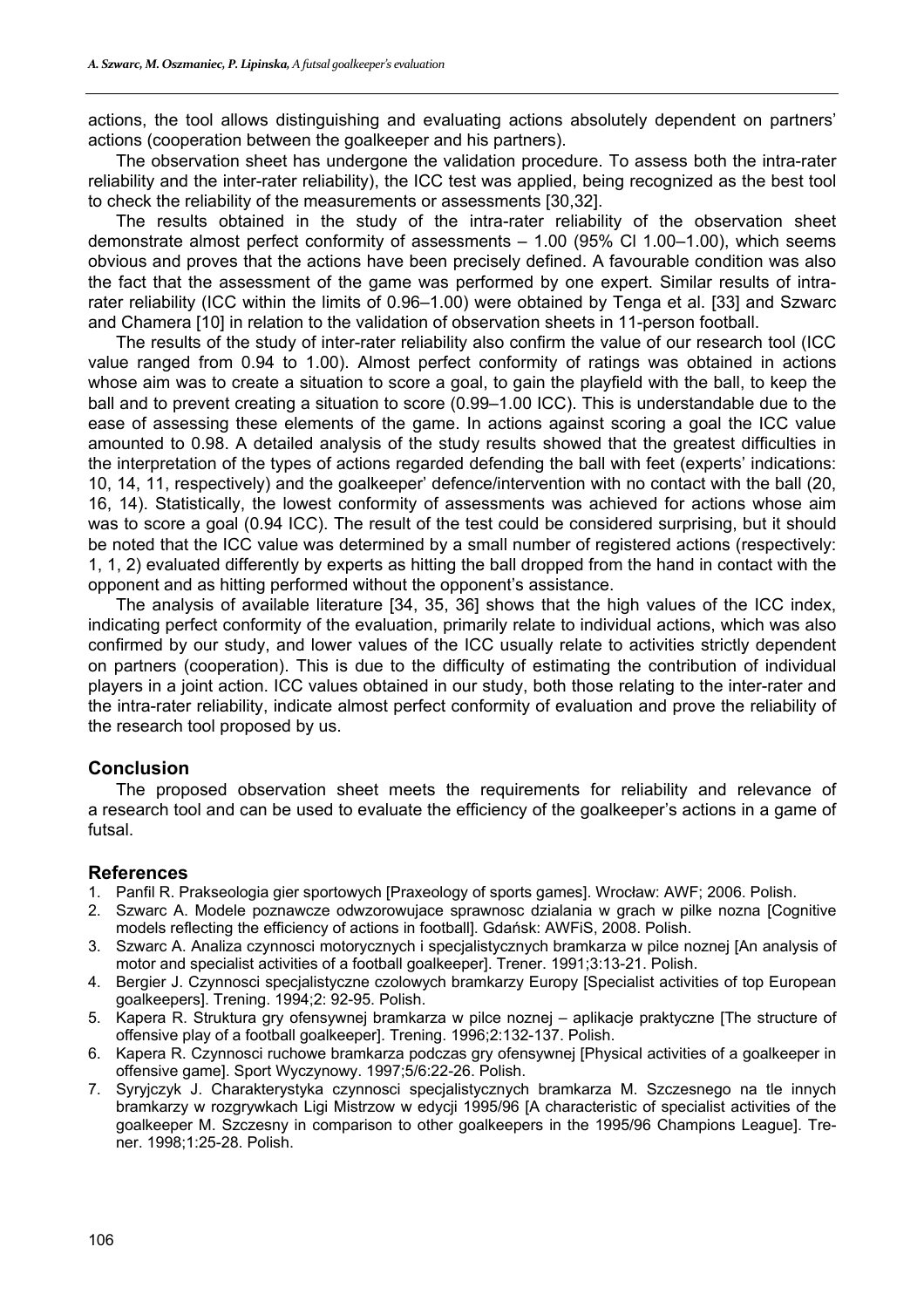- 8. Bergier J, Soroka A. Czynnosci specjalistyczne bramkarek w II mistrzostwach swiata kobiet do lat 19 Tajlandia – 2004 [Specialist activities of goalkeepers in the 2nd Women's World U19 Championships Thailand 2004]. Rocznik Naukowy IWFiS AWF Warszawa. 2005:229-244. Polish.
- 9. Bergier J, Syryjczyk J. Indywidualna charakterystyka działań z pilką i bez piłki bramkarki w pilce noznej [An individual characteristic of actions with and without the ball of a football goalkeeper]. Trener. 2006;1: 20-25. Polish.
- 10. Szwarc A, Chamera M. Protokol nablyudenij i ochenkizffektivnosti dejstvij vratarya v futbole [The sheet of the efficiency of goalkeeper in soccer]. Medical-Biological Problems of Physical Training and Sports. 2010;4:140-146. Russian.
- 11. Silva M, Costa F, Souza P, Greco P. Acoes ofensivas no Futsal: uma comparacaoentre as situacoes de jogo organizado, de contra-ataque e de bola parada. Portuguese Journal of Sports Science. 2004;4(2): 197-207. Portuguese.
- 12. Fernandes F, Dantas P, Albergaria M. Somatotype and dermatoglyphics in high income of Brasilian volleyball, futsal, basketball and handball adult. In: Klisouras V, editor. Pre-Olympic Congress. AU Thessaloniki, 2004, 408.
- 13. Osman P, Erkan G, Bekir C, Serdar S, Metin P. Determining some physical parameters of soccer and indoor soccer players. Series Physical Education & Sport/Science. 2010;10:188-191.
- 14. Silva Dantas P, Fernandes F. Identify of the profile, genetic, physical aptitude and somatotype that characteristics in performance adult athletes of the Brazilian futsal. Fitness & Performance Journal. (online edition) 2002;1:28-36.
- 15. Giese M, Hirsch K. Pilka nozna halowa (futsal) charakterystyka, roznice metodologiczne [Indoor football (futsal) – a characteristic, methodological ddifferences]. Trener. 2005;2(4):1-10. Polish.
- 16. Barbero-Alvarez JC, Soto VM, Barbero-Alvarez V, Granda-Vera J. Match analysis and heart rate of futsal players during competition. J Sport Sci. 2008;26:63-73.
- 17. Garcia-Jimenez J, Yuste Lucas J, García-Pellicer J. Reposicion hidrica y deshidratacion en jugadores de fútbol sala: porteros vs. jugadores de campo [Fluid balance and dehydration in futsal players: goalkeepers vs. field player]. Revista Internacional De Ciencias Del Deporte. 2011;7:3-12. Portuguese.
- 18. Silva J, Detanico D, Floriano L, Dittrich N, Nascimento P, dos Santos S, Guglielmo L. Niveis de potencia muscular em atletas de futebol e futsal em diferentes categorias e posicoes [Levels of muscle power in soccer and futsal athletes of different categories and positions]. Revista Motricidade. 2012;8(1):14-22. Portuguese.
- 19. Basiaga-Pasternak J, Terlecki L. Sprawnosc dzialania zawodnikow piecioosobowej pilki noznej halowej w oparciu o analize wybranych własciwosci psychicznych [Efficiency of action of 5-person indoor football players based on the analysis of selected mental traits] In: Stula A, editor. Wybrane zagadnienia treningu sportowego pilkarzy noznych [Selected issues of sports training for football players]. Gorzow Wielkopolski: Zamiejscowy Wydział Kultury Fizycznej, Miedzynarodowe Towarzystwo Naukowe Gier Sportowych; 2005, 125-134. Polish.
- 20. Hirota VB, Traueta VA. Verification of the motivation climate in futsal female athletes. A study with the task and ego orientation in sport questionnaire (TEOSQ). Revista Mackenzie de Educação Fisica e Esporte. 2008;3:207-214.
- 21. Rutkowska K, Wawer M. Wybrane psychologiczne zasoby sportowcow studentow uprawiajacych futsal [Selected psychological resources of athlete students practising futsal]. Medycyna Sportowa. 2012;28:15-26. Polish.
- 22. Makaje N, Ruangthai R, Arkarapanthu A, Yoopat P. Physiological demands and activity profiles during futsal match play according to competitive level. J Sport Med Phys Fit. 2012;52(4):366-374.
- 23. Benvenuti C, Capranica L, Tessitore A. Match analysis in female futsal In: Carbi J, et al., eds. Book of Abstracts. FMH & UTL; 2008, 222-230.
- 24. Hermans V, Gdawietz G, Engler R, Schwehm W. Futsal Techniques, Tactics, Training. Aachen: Mayer &Meyer Sport Fachverlag und Buchhandel GmbH; 2010.
- 25. Valdericeda F. Futsal taktyka i cwiczenia taktyczne [Futsal tactics and tactical drills]. Warszawa: PZPN; 2009. Polish.
- 26. Aftanski T, Szwarc A. Futsal. Pilka nozna halowa [Futsal. Indoor Football]. Gdansk: AWFiS; 2013. Polish.
- 27. Panfil R, Paluszek K. Sprawnosciowe modele dzialan graczy w futsalu [Efficiency models of actions of futsal players]. In: Zak S, Spieszny M, Klocek T, editors. Gry zespolowe w wychowaniu fizycznym i sporcie [Team games in physical education and sport]. Studia i Monografie 33. Kraków: AWF; 2005, 262- 270. Polish.
- 28. Irokawa G.N., Soares V.O., Aburachid L.M., Souza P.R., Greco P.J., Caracterização das circunstâncias e setores de finalização do jogo de futsal:um estudo da fase final da copa do mundo de futsal-FIFA 2008, Revista EFDeportes.com, 2010, nr 15, s. 144.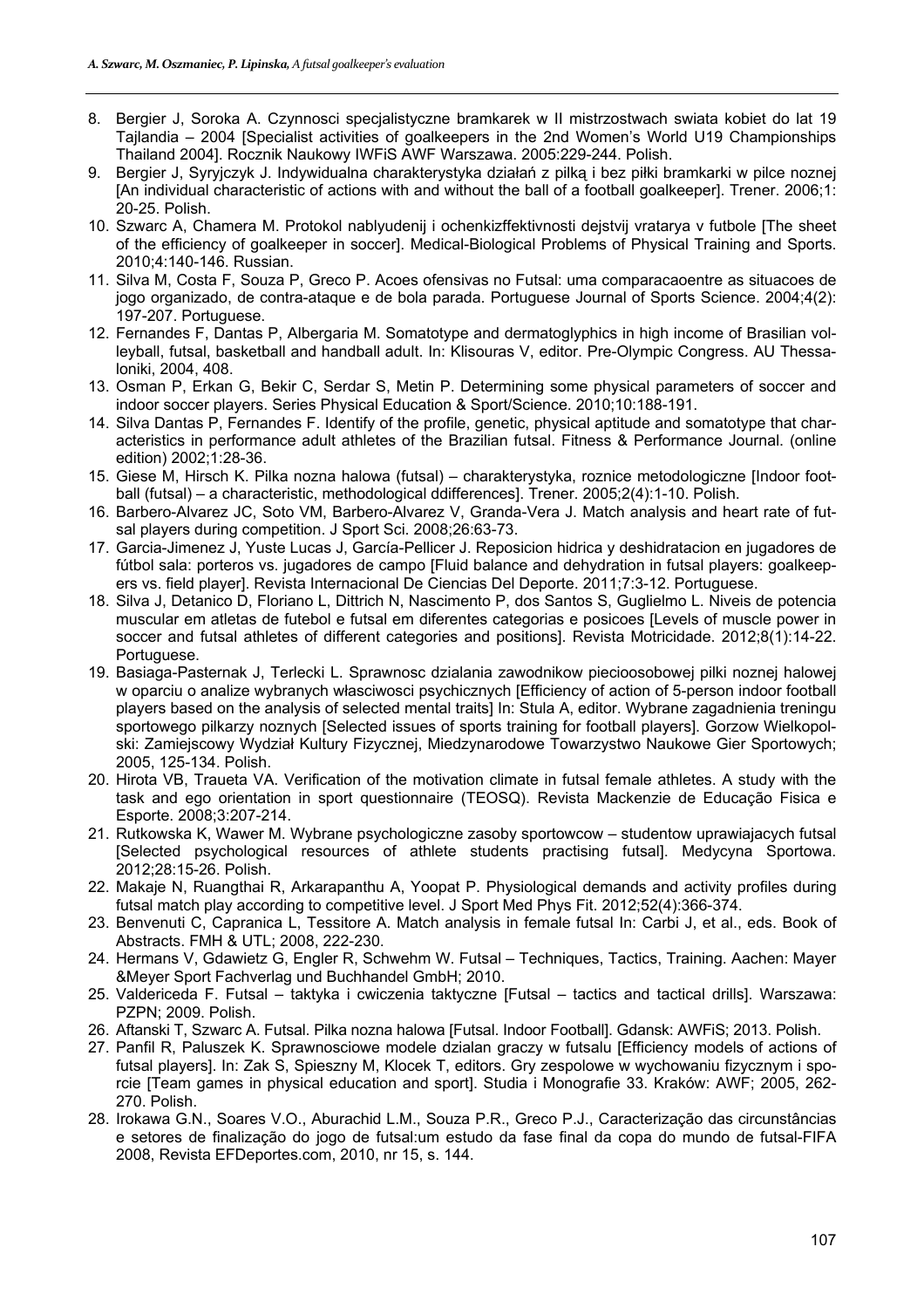- 29. Leite WSS. Analysis of offensive process of the Portuguese futsal team. Pamukkale Journal of Sport Sciences. 2012;3:78-89.
- 30. Shrout PE, Fleiss JL. Intraclass correlations: uses in assessing rater reliability. Psychological Bulletin. 1979;86:420-428.
- 31. Landis JR, Koch GG. The measurement of observer agreement for categorical data. Biometrics. 1977;33:150-174.
- 32. McGraw KO, Wong SP. Forming inferences about some intraclass correlation coefficients. Psychological Methods. 1996;1:30-46.
- 33. Tenga A, Kanstad D, Ronglan LT, Bahr R. Developing a new method for team match performance analysis in professional soccer and testing its reliability. International Journal of Performance Analysis in Sport. 2009;1:8-25.
- 34. Grehaigne JF, Goutbout P, Bouthier D. Performance assessment in team sports. Journal of Teaching in Physical Education. 1997;16:500-516.
- 35. Tallir I, Musch E, Lanoo K, Van de Voorde J. Validation of video-based instruments for the assessment of game performance in handball and soccer. In: Light R, Swabey K, Brooker R, eds. Proceedings of the 2nd International Conference: Teaching Sport and Physical Education For Understanding. Melbourne: University of Melbourne; 2004, 108-113.
- 36. Auld R.K., The relationship between tactical knowledge and tactical performance for varying levels of expertise (Doctoral dissertation), Retrieved from http://digitalcommons.ric.edu/etd. 2006.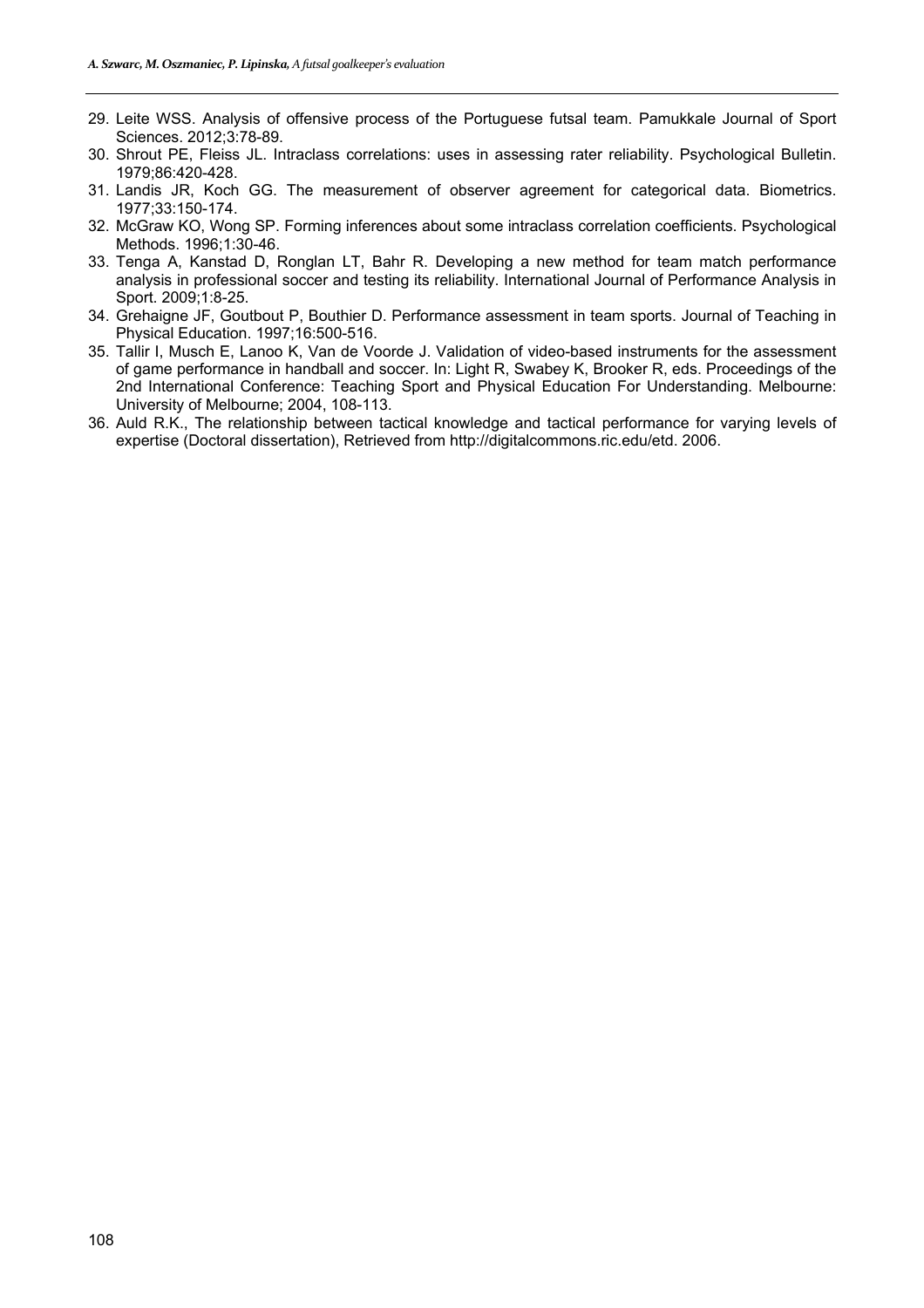|                 |                                     |                                                             |                    |                |          |                | Activity           |                    |                |                    |          | Efficiency     |                |           |                |  |
|-----------------|-------------------------------------|-------------------------------------------------------------|--------------------|----------------|----------|----------------|--------------------|--------------------|----------------|--------------------|----------|----------------|----------------|-----------|----------------|--|
|                 |                                     |                                                             |                    |                |          |                | Time intervals     |                    |                |                    |          |                | Time intervals |           |                |  |
|                 |                                     |                                                             | Way of complet-    |                | $1 - 20$ |                |                    | $\overline{21-40}$ |                |                    | $1 - 20$ |                |                | $21 - 40$ |                |  |
|                 |                                     | Completion of                                               | ing the action     |                |          |                | pitch sectors A, B |                    |                | pitch sectors A, B |          |                |                |           |                |  |
|                 |                                     | action                                                      |                    |                |          |                | pitch zones        |                    |                |                    |          |                | pitch zones    |           |                |  |
| Game objectives | Way of performance                  |                                                             |                    | A <sub>1</sub> | A2       | A <sub>3</sub> | A1                 | A <sub>2</sub>     | A <sub>3</sub> | A <sub>1</sub>     | A2       | A <sub>3</sub> | A <sub>1</sub> | A2        | A <sub>3</sub> |  |
|                 |                                     | Hitting the ball                                            | with a foot        |                |          |                |                    |                    |                |                    |          |                |                |           |                |  |
|                 |                                     |                                                             | with the head      |                |          |                |                    |                    |                |                    |          |                |                |           |                |  |
|                 | contact with an opponent            |                                                             | situationally      |                |          |                |                    |                    |                |                    |          |                |                |           |                |  |
|                 |                                     | Hitting the ball<br>dropped from<br>hand                    | from volley        |                |          |                |                    |                    |                |                    |          |                |                |           |                |  |
|                 | Individually without                |                                                             | from half-volley   |                |          |                |                    |                    |                |                    |          |                |                |           |                |  |
|                 |                                     |                                                             | from "flat" volley |                |          |                |                    |                    |                |                    |          |                |                |           |                |  |
| scoring goals   |                                     | Hitting the ball from a direct or/and<br>indirect free kick |                    |                |          |                |                    |                    |                |                    |          |                |                |           |                |  |
|                 |                                     |                                                             | with a foot        |                |          |                |                    |                    |                |                    |          |                |                |           |                |  |
|                 |                                     | Hitting the ball                                            | with the head      |                |          |                |                    |                    |                |                    |          |                |                |           |                |  |
|                 | an opponent                         |                                                             | situationally      |                |          |                |                    |                    |                |                    |          |                |                |           |                |  |
|                 |                                     | Hitting the ball                                            | from volley        |                |          |                |                    |                    |                |                    |          |                |                |           |                |  |
|                 | Individually in direct contact with | dropped from<br>hand                                        | from half-volley   |                |          |                |                    |                    |                |                    |          |                |                |           |                |  |
|                 |                                     |                                                             | from "flat" volley |                |          |                |                    |                    |                |                    |          |                |                |           |                |  |

|  |  | Appendix 1. Observation sheet to assess futsal goalkeeper's game - scoring a goal |
|--|--|-----------------------------------------------------------------------------------|
|  |  |                                                                                   |

# **Appendix 2. Observation sheet to assess futsal goalkeeper's game – creating a situation to score a goal**

|                               |                 |                                          |                                  |                |                    |                | Activity       |                |                |                |          | Efficiency     |                    |                |                |  |  |  |
|-------------------------------|-----------------|------------------------------------------|----------------------------------|----------------|--------------------|----------------|----------------|----------------|----------------|----------------|----------|----------------|--------------------|----------------|----------------|--|--|--|
|                               |                 |                                          |                                  |                |                    |                | Time intervals |                |                |                |          | Time intervals |                    |                |                |  |  |  |
|                               | ance            | Completion of                            | Way of completing<br>the action  |                | $1 - 20$           |                |                | $21-40$        |                |                | $1 - 20$ |                |                    | $21 - 40$      |                |  |  |  |
| Game objectives               | Way of perform- | action                                   |                                  |                | pitch sectors A, B |                |                |                |                |                |          |                | pitch sectors A, B |                |                |  |  |  |
|                               |                 |                                          |                                  | pitch zones    |                    |                |                |                | pitch zones    |                |          |                |                    |                |                |  |  |  |
|                               |                 |                                          |                                  | A <sub>1</sub> | A2                 | A <sub>3</sub> | A <sub>1</sub> | A <sub>2</sub> | A <sub>3</sub> | A <sub>1</sub> | A2       | A <sub>3</sub> | A1                 | A <sub>2</sub> | A <sub>3</sub> |  |  |  |
|                               |                 |                                          | flat throw from the              |                |                    |                |                |                |                |                |          |                |                    |                |                |  |  |  |
|                               |                 | Throw-in by<br>hand                      | hip                              |                |                    |                |                |                |                |                |          |                |                    |                |                |  |  |  |
|                               |                 |                                          | one-handed over-                 |                |                    |                |                |                |                |                |          |                |                    |                |                |  |  |  |
|                               |                 |                                          | hand throw                       |                |                    |                |                |                |                |                |          |                |                    |                |                |  |  |  |
| goal                          |                 |                                          | another throw                    |                |                    |                |                |                |                |                |          |                |                    |                |                |  |  |  |
| $\varpi$                      |                 | Passing the ball<br>dropped from<br>hand | from volley                      |                |                    |                |                |                |                |                |          |                |                    |                |                |  |  |  |
|                               |                 |                                          | from half-volley                 |                |                    |                |                |                |                |                |          |                |                    |                |                |  |  |  |
| Creating a situation to score | Cooperation     |                                          | from "flat" volley               |                |                    |                |                |                |                |                |          |                |                    |                |                |  |  |  |
|                               |                 |                                          | upon reception                   |                |                    |                |                |                |                |                |          |                |                    |                |                |  |  |  |
|                               |                 | Passing the ball                         | without reception                |                |                    |                |                |                |                |                |          |                |                    |                |                |  |  |  |
|                               |                 | from the ground<br>with a foot           | after faking and/or<br>dribbling |                |                    |                |                |                |                |                |          |                |                    |                |                |  |  |  |
|                               |                 |                                          | from a set-piece                 |                |                    |                |                |                |                |                |          |                |                    |                |                |  |  |  |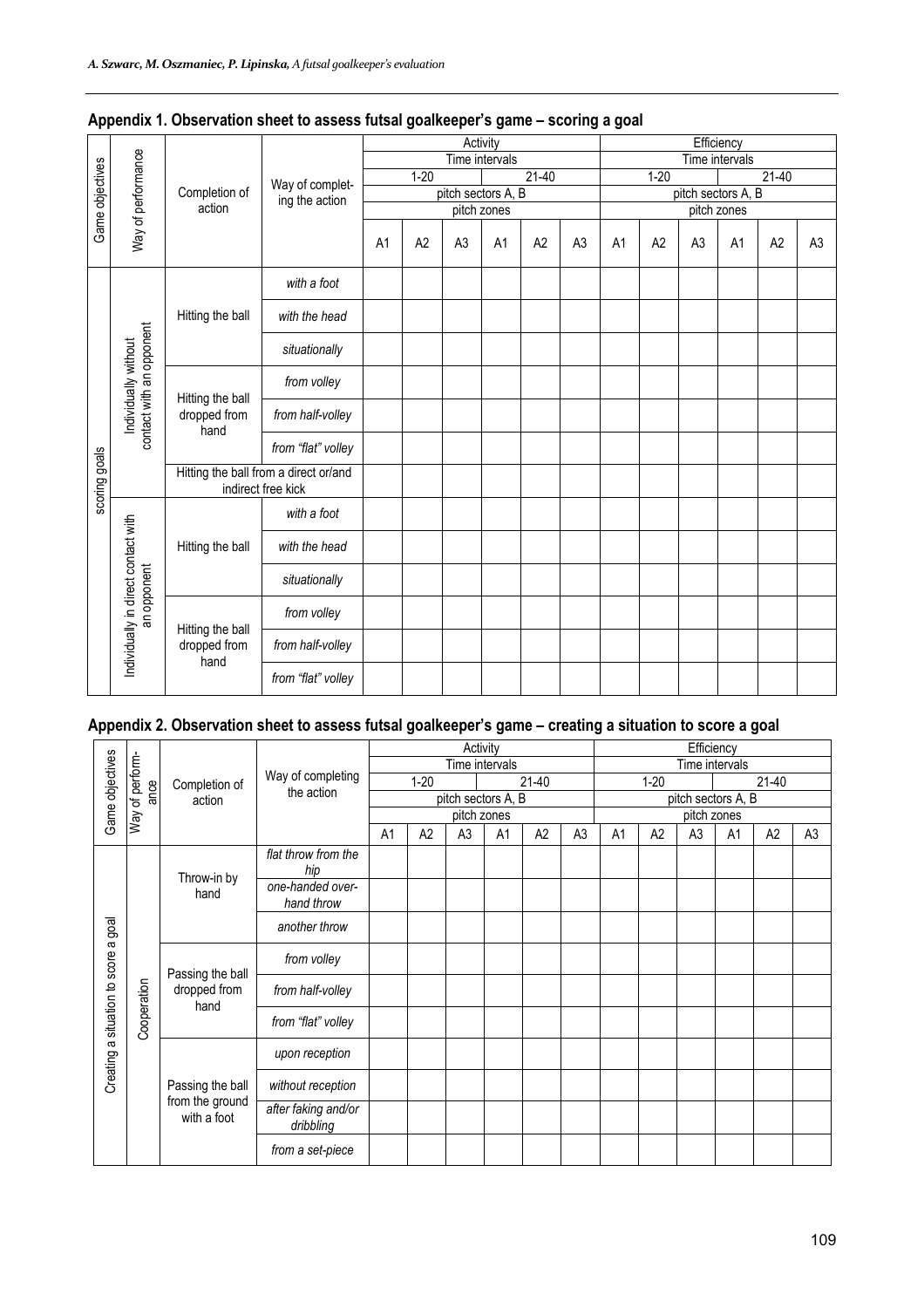| . .                   |                    |                                          |                                      |    |                     |                |                |                |                |                |                     |                |                    |                |                |  |  |  |  |  |
|-----------------------|--------------------|------------------------------------------|--------------------------------------|----|---------------------|----------------|----------------|----------------|----------------|----------------|---------------------|----------------|--------------------|----------------|----------------|--|--|--|--|--|
|                       |                    |                                          |                                      |    |                     |                | Activity       |                |                | Efficiency     |                     |                |                    |                |                |  |  |  |  |  |
|                       |                    |                                          |                                      |    |                     |                | Time intervals |                |                | Time intervals |                     |                |                    |                |                |  |  |  |  |  |
| Game objectives       | Way of performance | Completion                               | Way of completing the                |    | $1 - 20$<br>$21-40$ |                |                |                |                |                | $1 - 20$<br>$21-40$ |                |                    |                |                |  |  |  |  |  |
|                       |                    | of action                                | action                               |    | pitch sectors A, B  |                |                |                |                |                |                     |                | pitch sectors A, B |                |                |  |  |  |  |  |
|                       |                    |                                          |                                      |    |                     |                | pitch zones    |                |                |                |                     |                | pitch zones        |                |                |  |  |  |  |  |
|                       |                    |                                          |                                      | A1 | A <sub>2</sub>      | A <sub>3</sub> | A <sub>1</sub> | A <sub>2</sub> | A <sub>3</sub> | A <sub>1</sub> | A <sub>2</sub>      | A <sub>3</sub> | A1                 | A <sub>2</sub> | A <sub>3</sub> |  |  |  |  |  |
|                       |                    |                                          | with a low swing                     |    |                     |                |                |                |                |                |                     |                |                    |                |                |  |  |  |  |  |
|                       |                    | Throw-in by<br>hand                      | flat throw from the hip              |    |                     |                |                |                |                |                |                     |                |                    |                |                |  |  |  |  |  |
|                       |                    |                                          | one-handed overhand<br>throw         |    |                     |                |                |                |                |                |                     |                |                    |                |                |  |  |  |  |  |
|                       |                    |                                          | with two hands                       |    |                     |                |                |                |                |                |                     |                |                    |                |                |  |  |  |  |  |
|                       |                    |                                          | another throw                        |    |                     |                |                |                |                |                |                     |                |                    |                |                |  |  |  |  |  |
|                       |                    | Passing the<br>ball dropped<br>from hand | from volley                          |    |                     |                |                |                |                |                |                     |                |                    |                |                |  |  |  |  |  |
|                       | Cooperation        |                                          | from half-volley                     |    |                     |                |                |                |                |                |                     |                |                    |                |                |  |  |  |  |  |
|                       |                    |                                          | from "flat" volley                   |    |                     |                |                |                |                |                |                     |                |                    |                |                |  |  |  |  |  |
|                       |                    |                                          | upon reception                       |    |                     |                |                |                |                |                |                     |                |                    |                |                |  |  |  |  |  |
| Gaining the playfield |                    |                                          | without reception                    |    |                     |                |                |                |                |                |                     |                |                    |                |                |  |  |  |  |  |
|                       |                    | Passing the<br>ball from the             | upon interception                    |    |                     |                |                |                |                |                |                     |                |                    |                |                |  |  |  |  |  |
|                       |                    | ground with<br>a foot                    | after faking and/or<br>dribbling     |    |                     |                |                |                |                |                |                     |                |                    |                |                |  |  |  |  |  |
|                       |                    |                                          | from a set-piece                     |    |                     |                |                |                |                |                |                     |                |                    |                |                |  |  |  |  |  |
|                       |                    |                                          | with a foot                          |    |                     |                |                |                |                |                |                     |                |                    |                |                |  |  |  |  |  |
|                       | Individually       | Faking<br>and/or<br>dribbling            | situationally (another<br>body part) |    |                     |                |                |                |                |                |                     |                |                    |                |                |  |  |  |  |  |

## **Appendix 3. Observation sheet to assess futsal goalkeeper's game – gaining the playfield with the ball**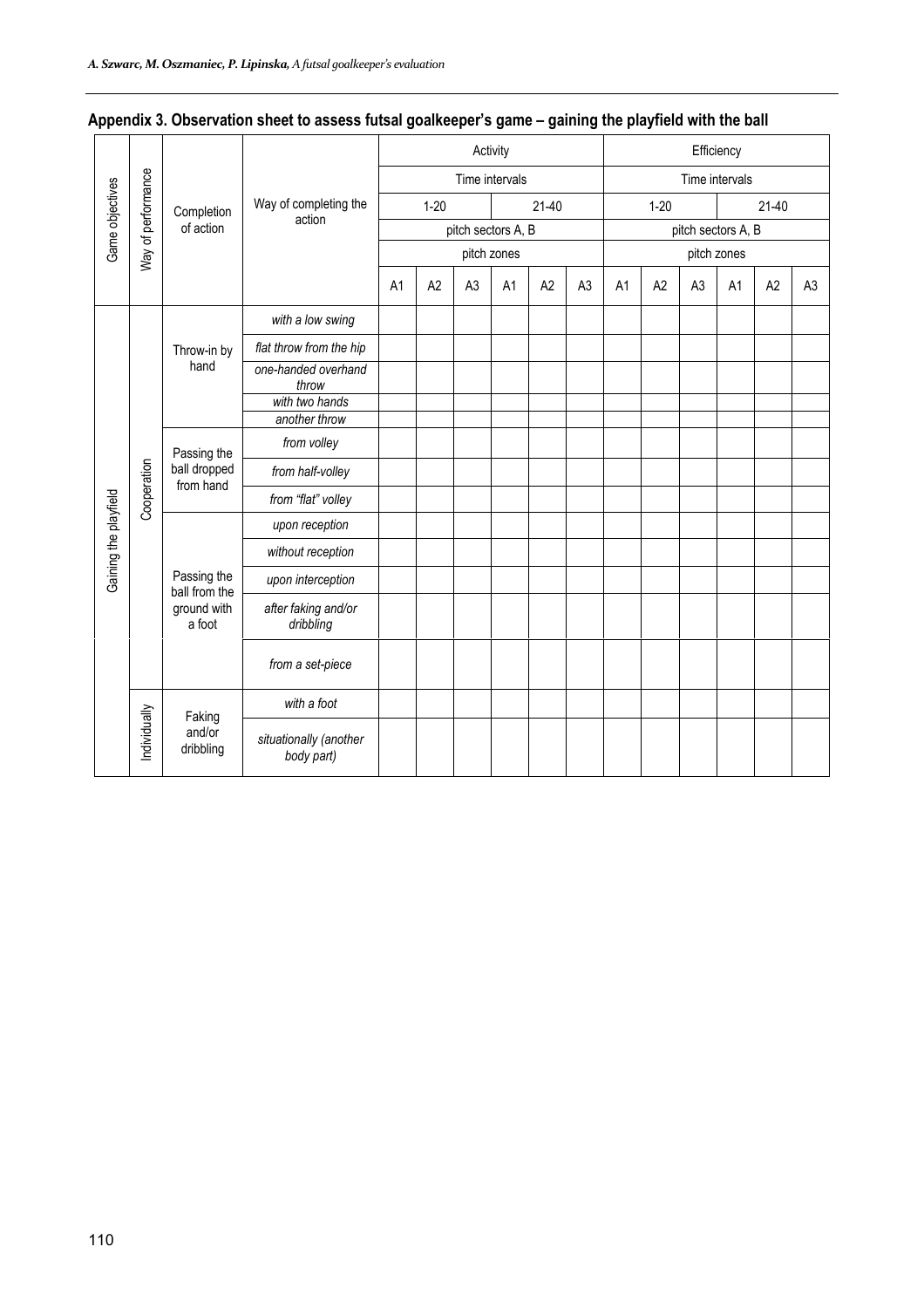|                  | Way of performance |                                                    |                                         |                |                |                    | Activity       |                |                |                     |    |                    | Efficiency     |                |                |
|------------------|--------------------|----------------------------------------------------|-----------------------------------------|----------------|----------------|--------------------|----------------|----------------|----------------|---------------------|----|--------------------|----------------|----------------|----------------|
|                  |                    |                                                    |                                         |                |                |                    | Time intervals |                |                |                     |    |                    | Time intervals |                |                |
|                  |                    |                                                    | Way of complet-                         |                | $1 - 20$       |                    |                | $21 - 40$      |                | $21-40$<br>$1 - 20$ |    |                    |                |                |                |
|                  |                    | Completion of action                               | ing the action                          |                |                | pitch sectors A, B |                |                |                |                     |    | pitch sectors A, B |                |                |                |
| Game objectives  |                    |                                                    |                                         |                |                |                    | pitch zones    |                |                |                     |    |                    | pitch zones    |                |                |
|                  |                    |                                                    |                                         | A <sub>1</sub> | A <sub>2</sub> | A <sub>3</sub>     | A <sub>1</sub> | A <sub>2</sub> | A <sub>3</sub> | A <sub>1</sub>      | A2 | A <sub>3</sub>     | A <sub>1</sub> | A <sub>2</sub> | A <sub>3</sub> |
|                  |                    | Sliding tackle keep-                               | with a foot                             |                |                |                    |                |                |                |                     |    |                    |                |                |                |
|                  |                    | ing the ball in the<br>game<br>Faking and/or drib- | situationally<br>(another body<br>part) |                |                |                    |                |                |                |                     |    |                    |                |                |                |
|                  |                    |                                                    | with a foot                             |                |                |                    |                |                |                |                     |    |                    |                |                |                |
|                  | Individually       | bling                                              | other                                   |                |                |                    |                |                |                |                     |    |                    |                |                |                |
|                  |                    | Catching the ball                                  | with falling                            |                |                |                    |                |                |                |                     |    |                    |                |                |                |
|                  |                    | after faking and/or<br>dribbling                   | without falling                         |                |                |                    |                |                |                |                     |    |                    |                |                |                |
|                  |                    | Catching the ball                                  | with falling                            |                |                |                    |                |                |                |                     |    |                    |                |                |                |
| Keeping the ball |                    | after passing from a<br>partner                    | without falling                         |                |                |                    |                |                |                |                     |    |                    |                |                |                |
|                  |                    |                                                    | with a foot                             |                |                |                    |                |                |                |                     |    |                    |                |                |                |
|                  | Cooperation        | Receiving the ball<br>from a partner               | situationally<br>(another body<br>part) |                |                |                    |                |                |                |                     |    |                    |                |                |                |
|                  |                    |                                                    | with a foot                             |                |                |                    |                |                |                |                     |    |                    |                |                |                |
|                  |                    | Passing the ball<br>(passing backwards)            | situationally<br>(another body<br>part) |                |                |                    |                |                |                |                     |    |                    |                |                |                |
|                  |                    | Passing the ball from a set-piece                  |                                         |                |                |                    |                |                |                |                     |    |                    |                |                |                |

# **Appendix 4. Observation sheet to assess futsal goalkeeper's game – keeping the ball**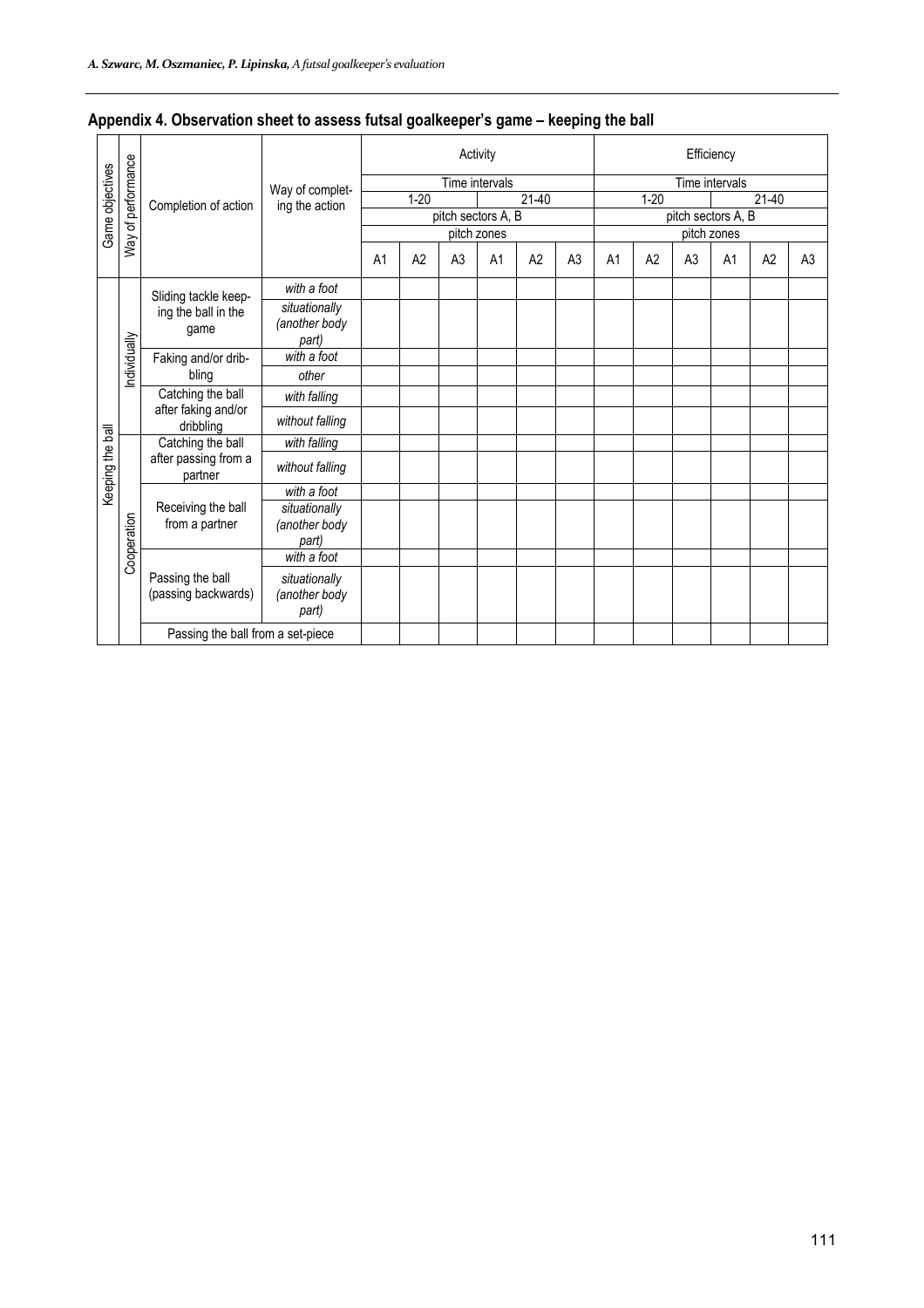|                           |                    |                                            |                                                        | Activity | Efficiency      |                 |           |  |  |
|---------------------------|--------------------|--------------------------------------------|--------------------------------------------------------|----------|-----------------|-----------------|-----------|--|--|
|                           |                    |                                            |                                                        |          | Time intervals  | Time intervals  |           |  |  |
|                           |                    |                                            |                                                        | $1 - 20$ | $21-40$         | $1 - 20$        | $21 - 40$ |  |  |
|                           |                    | Completion of action                       | Way of completing the action                           |          | pitch sectors A | pitch sectors A |           |  |  |
|                           |                    |                                            |                                                        |          | pitch zones     | pitch zones     |           |  |  |
| Game objectives           | Way of performance |                                            |                                                        | A1       | A <sub>1</sub>  | A1              | A1        |  |  |
|                           |                    |                                            |                                                        |          |                 |                 |           |  |  |
|                           |                    |                                            | in place (without falling)                             |          |                 |                 |           |  |  |
|                           |                    |                                            | in one-leg kneeling                                    |          |                 |                 |           |  |  |
|                           |                    |                                            | in kneeling                                            |          |                 |                 |           |  |  |
|                           |                    | Catching the ball                          | in jumping                                             |          |                 |                 |           |  |  |
|                           |                    |                                            | diving save                                            |          |                 |                 |           |  |  |
|                           |                    |                                            | in a hurdler's straddle                                |          |                 |                 |           |  |  |
|                           |                    |                                            | with falling                                           |          |                 |                 |           |  |  |
|                           |                    | Punching clear                             | without falling                                        |          |                 |                 |           |  |  |
|                           |                    |                                            | in place (without falling)                             |          |                 |                 |           |  |  |
|                           |                    |                                            | in one-leg kneeling                                    |          |                 |                 |           |  |  |
|                           |                    |                                            | in kneeling                                            |          |                 |                 |           |  |  |
|                           |                    | Pushing                                    | in jumping                                             |          |                 |                 |           |  |  |
|                           |                    |                                            | diving save                                            |          |                 |                 |           |  |  |
|                           | ndividually        |                                            | in a hurdler's straddle                                |          |                 |                 |           |  |  |
|                           |                    | Defence with legs                          | without falling                                        |          |                 |                 |           |  |  |
|                           |                    |                                            | with falling                                           |          |                 |                 |           |  |  |
|                           |                    |                                            | situational defence                                    |          |                 |                 |           |  |  |
|                           |                    |                                            | defence in a 1x1 situation                             |          |                 |                 |           |  |  |
|                           |                    |                                            | from 6m                                                |          |                 |                 |           |  |  |
| Preventing scoring a goal |                    | Saving a penalty kick                      | from $10 \text{ m}$ (extended)                         |          |                 |                 |           |  |  |
|                           |                    |                                            | from 7 m (after extra time)                            |          |                 |                 |           |  |  |
|                           |                    | Saving shots after set-                    | direct or/and indirect free kick                       |          |                 |                 |           |  |  |
|                           |                    | pieces                                     | throw-in                                               |          |                 |                 |           |  |  |
|                           |                    |                                            | corner kick                                            |          |                 |                 |           |  |  |
|                           |                    |                                            | saving/intervention without contact with the ball      |          |                 |                 |           |  |  |
|                           |                    |                                            | Another situation                                      |          |                 |                 |           |  |  |
|                           |                    | Consequential doubling                     | Catching the ball (e.g. after block-<br>ing, ricochet) |          |                 |                 |           |  |  |
|                           | Cooperation        | (cooperation of a<br>player with the goal- | Situational defence                                    |          |                 |                 |           |  |  |
|                           |                    | keeper)                                    | Defence without contact with the<br>ball               |          |                 |                 |           |  |  |

# **Appendix 5. Observation sheet to assess futsal goalkeeper's game – preventing scoring a goal**